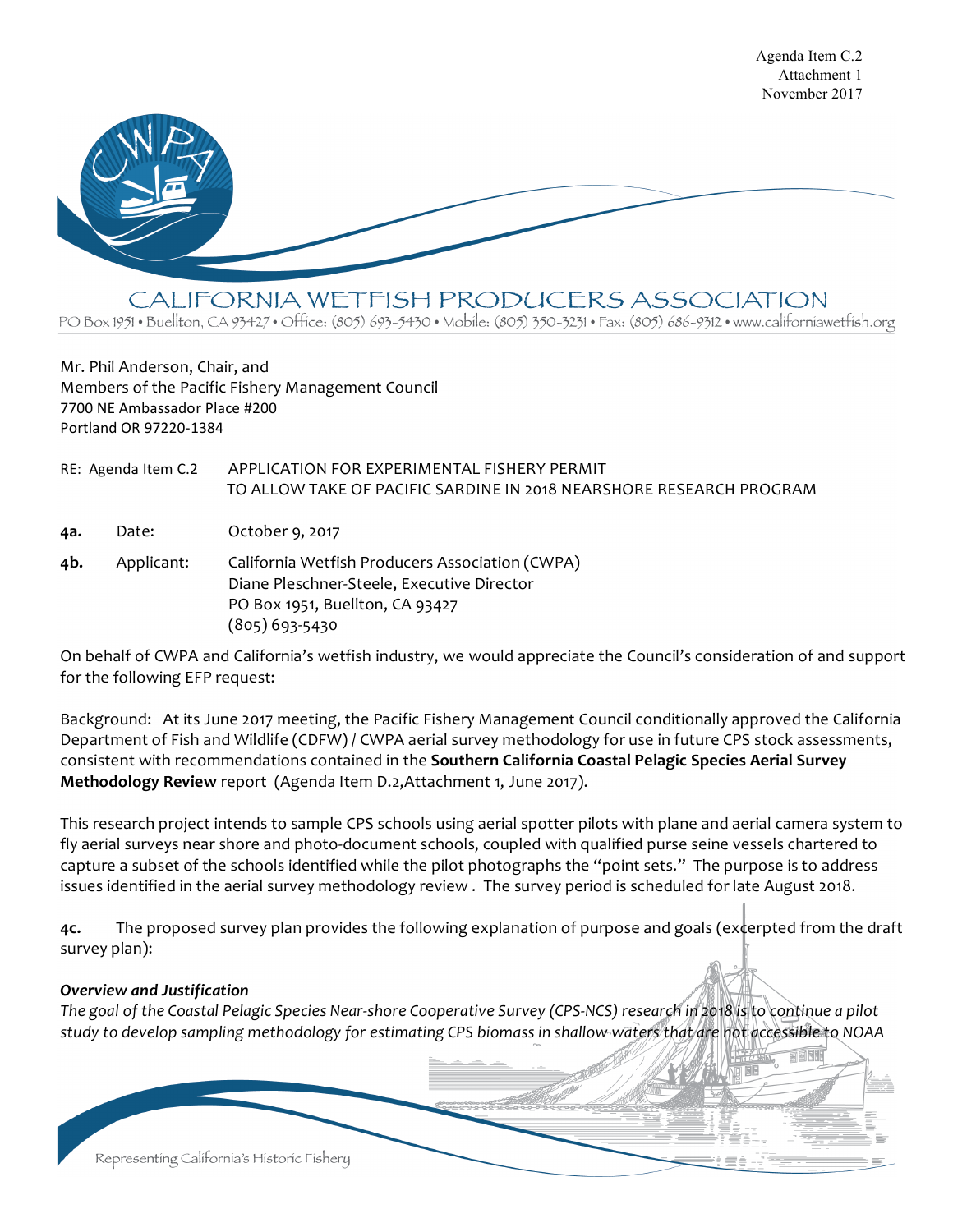*ships. Current biomass estimated for anchovy and sardine stocks is believed to be negatively biased, because substantial fractions of these stocks reside in shallow near-shore waters (< 70m) that cannot be surveyed by NOAA vessels. Although the California Department of Fish and Wildlife (CDFW) and the California Wetfish Producers Association (CWPA) have conducted aerial surveys in near-shore waters of the Southern California Bight (SCB) since 2012, and in the Monterey-San Francisco area in summer 2017, it has been difficult to quantify the uncertainty of estimated biomass, due to lack of replication among other issues. Further, there are not adequate data to validate biomass and school composition by species estimated by spotter pilots during the CDFW-CWPA aerial surveys, making it difficult to quantify their bias. We aim to develop methodology for quantifying the level of bias and uncertainty of aerial surveys… [K]nowledge gained from the pilot CPS-NCS survey could be applied to conduct broader sampling surveys, to reduce bias and improve variance estimation when assessing CPS stocks in the future.*

This research plan seeks to address recommendations identified by the aerial survey methods review Panel. For example (excerpted from the methodology review report):

- Conduct replicate transects and surveys to allow estimation of variance for density.
- The point set data are limited and hard to collect in Southern California waters, but are a core source of information to validate the survey estimate of biomass. Noting the difficulty for collecting point sets, the Panel nevertheless recommends that additional point set data be collected (or alternative approaches for ground-truthing survey estimates be applied, such as using the volume of schools combined with estimates of packing density).
- Further work is needed to develop a variance estimator to more fully account for the various sources of uncertainty.

For aerial flights, two spotter pilots flying in the same plane will make independent estimates of school size and species composition, and will photograph vessels approaching and wrapping the schools. Survey vessels will also have Go-Pro cameras mounted on their consoles to record school shape and density depicted on their sonar and fathometer during the capture process. Both fishermen and spotter pilots will also record observations on log sheets, and participating processors will record species composition and weight for each set. Examples of photo series and logs are appended to this EFP request.

Attempts will be made to capture entire schools of CPS, to the degree possible, thus adding to the 100% capture point set archive currently used in the CDFW / CWPA near-shore aerial surveys. All schools captured will be stored in separate hatches onboard, and will be weighed individually at the dock and fully sorted for species composition by the participating processors. In addition, biologists onboard the purse seine vessels will pull samples from the beginning, middle and end of each set and preserve fish on ice for later processing to obtain biological characteristics of the sampled fish.

Replicate aerial transects will be flown as part of this project. These replicate transects will allow for an estimation of variance for the number and size of fish schools, and relative density over time. This project also hopes to coordinate with NOAA's offshore acoustic survey for CPS, and possibly evaluate acoustic questions in the near-shore area if sufficient funding is available and the survey periods coincide.

All fish captured, including sardines requested in this EFP application, will be processed and sold by participating processors, and fishermen will be paid for their catches at the usual rates. Aside from the sale of fish captured in this project, processors are not compensated for the extra labor they will incur in weighing and fully sorting each school individually, and documenting species composition by school, rather than the normal procedure of offloading the entire catch and documenting by load. If the point sets are not weighed and not fully sorted by individual set, the point set validation data will be meaningless. The revenue derived from the sale of the fish captured, including EFP fish, will help offset the extra labor, time and other costs that both fishermen and markets will accrue when participating in this research project. Further, sale of the EFP fish provides a beneficial use of the resource and avoids waste.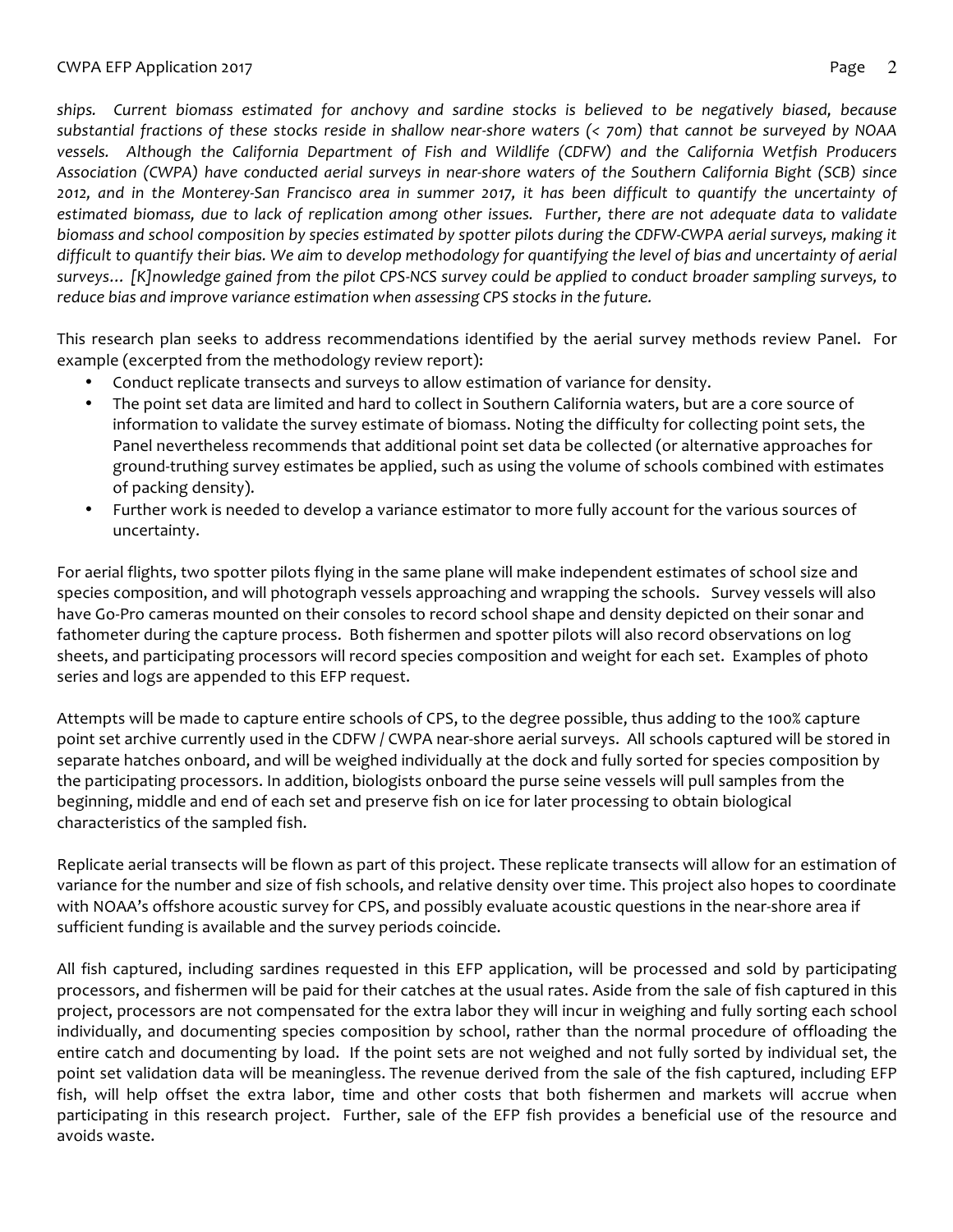*4d. Rationale for issuing the EFP:* This EFP application is requesting a total of 500 mt sardine to be potentially landed over seven days during the research period. This equates to an average of approximately 71 tons of sardine per day. Fishermen will be directed to catch schools of CPS of various sizes, using the following matrix as a guide. In light of the probability of continued closure of the directed sardine fishery in 2018, despite the abundance of sardine that fishermen have been observing in near-shore waters for the past few years, this EFP will allow fishermen to retain the entirety of any school they are directed to catch without question, including pure sardines or mixed schools exceeding the allowed 40% incidental catch rate. This EFP will facilitate fulfilling the goals and objectives of this research and will avoid wasting a valuable resource. Absent an EFP, fishermen would be limited in targeting observed schools, or risk a violation if the captured schools contained sardine above the allowed incidental catch limit.

| Surface Area (m2/set) | mt/set | Number of point sets | Total mt |
|-----------------------|--------|----------------------|----------|
| 100                   | 3.8    |                      | 11.4     |
| 500                   | 10.6   |                      | 42.4     |
| 1000                  | 17     |                      | 85       |
| 2000                  | 26.5   |                      | 159      |
| 4000                  | 51.9   |                      | 207.6    |
| 8000                  | 70.5   |                      | 211.5    |
| 10000                 | 82.1   |                      | 82.1     |
| Total                 |        | 26                   | 799      |

## Example of Point Set distribution from Fall 2010 Southern California Pilot Sardine Survey Preliminary Sampling Results

Point sets will be made randomly on various sized CPS schools identified by the spotter pilot. The surface area and tonnage estimate will include all CPS. Sardines as a portion of sets will be recorded and will not exceed 500 mt.

We suggest that, to facilitate and simplify accounting, the Council follow the protocol established for other EFPs and designate the 500 mt sardine requested in this EFP as a research set aside off the top of the ACL, separate from the incidental catch allowance. Any amount unused would simply roll back into the ACL at the conclusion of the research period.

*4e. Significance of this EFP:* This research is essential to develop useful and cost-effective survey methods to quantify the biomass of CPS in the near-shore area where large NOAA ships cannot transect. The survey methods developed in this project can be expanded to other near-shore areas coast-wide, which would improve the accuracy of future stock assessments. In addition, the collaboration between industry, the scientific community, and federal and state agencies mandated to assess and manage fisheries is a win–win for all, facilitating increased understanding of the uncertainties in quantifying highly variable CPS resources, utilizing fishermen's knowledge of the ocean and providing a practical, efficient method for measuring fishery resources.

*4f. Continuation of this EFP*: The longevity of this EFP application is contingent on a number of factors, chief among them sufficient funding to continue and possibly expand the survey, and the status of the sardine fishery in the future. The probability is that this EFP or a similar proposal will be needed in future years until survey methods and stock assessments fully account for the abundance of sardine and the fishery is reopened with sufficient harvest opportunity that would allow for a yearlong fishery.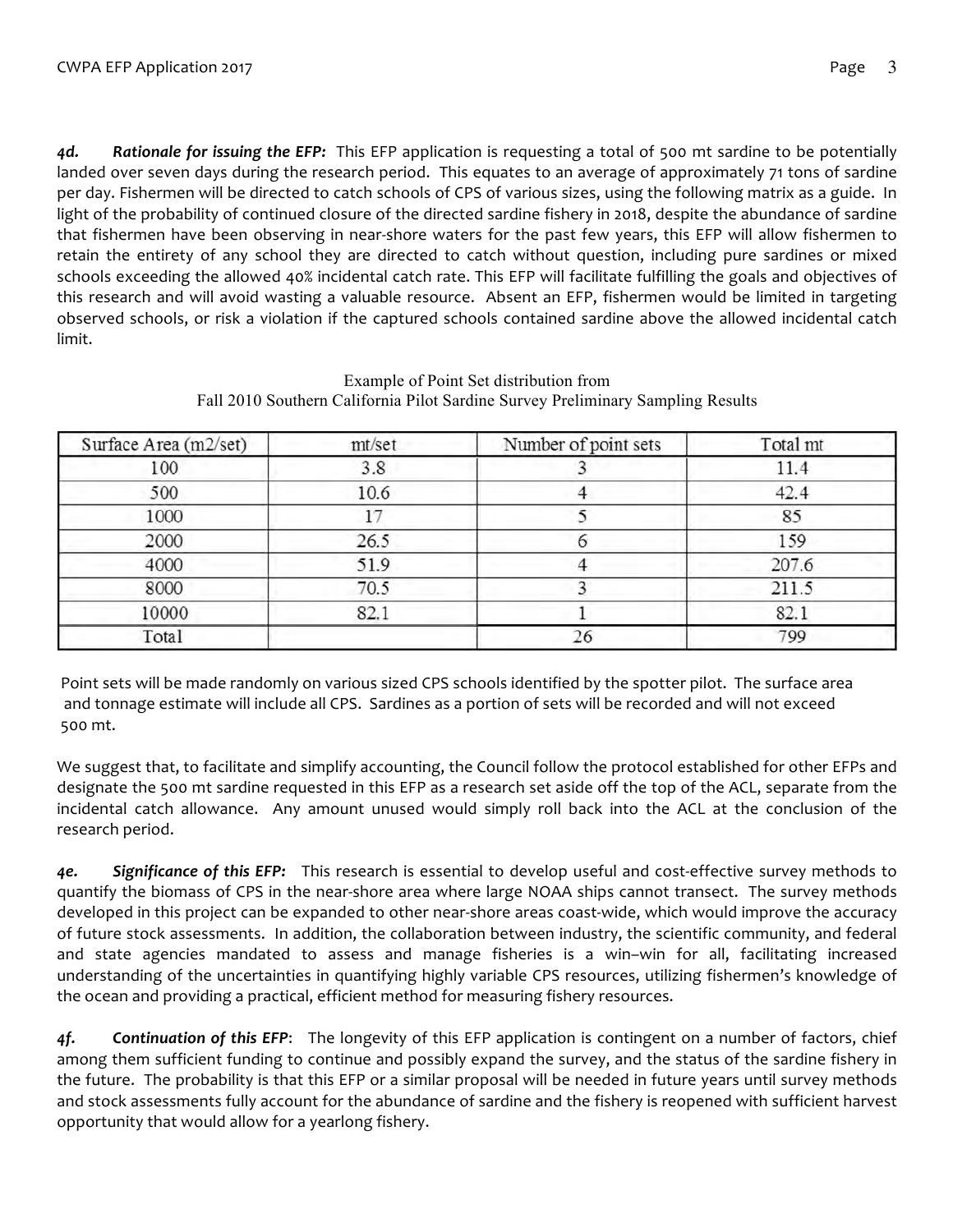| Vessel      |                  |                            |                     | <b>CPS Permit</b> |
|-------------|------------------|----------------------------|---------------------|-------------------|
| <b>Name</b> | <b>Skipper</b>   | Owner                      | USCG #              | #                 |
|             |                  |                            |                     |                   |
| Eileen      | Nick Jurlin      | South Sound Fisheries Inc. | D <sub>252749</sub> | 38                |
| Provider    | Jamie Ashley     | Provider LLC               | D572344             |                   |
|             | Richie Ashley    |                            |                     |                   |
| Cape Blanco | Corbin Hanson    | Tri-Marine Fish Co.        | 648720              | 53                |
| Triton      | Pete Ciaramitaro | Triton Fishing Inc.        | <b>CF7218UH</b>     | 14                |
|             |                  |                            |                     |                   |

## *4g. Participating vessels:* CWPA has identified 4 vessels that meet the criteria for this research project:

*Participating processors:* Two wetfish processors have been identified – each processor normally offloads two of the participating vessels

| Tri-Marine Fish Company, 220 Cannery Street, San Pedro, CA 90731        |                         |
|-------------------------------------------------------------------------|-------------------------|
| (offloads FV Eileen, FV Cape Blanco Contact: Vince Torre)               |                         |
| South Coast Trading Company, 2148 West 16th Street, Long Beach CA 90813 |                         |
| (offloads FV Provider, FV Triton                                        | Contact: Lillo Augello) |

*4h. Description of species harvested:* Under this project, purse seine vessels will be directed to capture schools of CPS observed by aerial spotter pilot (or potentially, backscatter observed by acoustic trawl). The schools could contain sardine, anchovy, Pacific or jack mackerel, or other coastal pelagic species. An EFP is necessary because the directed sardine fishery is closed, and may remain closed in 2018. There are no constraints on capturing the other CPS species other than Annual Catch Limits, which this project will not exceed. No measurable impacts to non-target species are anticipated.

*4i. Justification for EFP request:* This EFP application requests 500 mt be allocated as a research set aside for a seven-day research project, which amounts to about 71 mt per day. Vessels will be directed to capture several schools in a given day, and will strive for 100 percent capture of individual schools. In light of recentyear observations of abundant sardine in near-shore waters, the likelihood is that sets will capture sardine, either in pure schools or in mixed schools exceeding 40% incidental catch of sardine by weight. Without an EFP, such captures would be in violation. The issuance of an EFP also allows the sale of the fish to help offset additional costs incurred by participating fishermen and processors.

Please also see the distribution matrix and information provided under Item 2d.

*4j. Accounting for EFP fish*: Biologists will accompany the vessels during purse seine captures to sample individual sets, and will take a subset of each set for later processing to obtain biological characteristics of individual fish. As noted above, all schools captured will be stowed in individual hatches in the hold, and when delivered to market each set will be weighed and fully sorted for species composition. Processors will maintain records of the weight of individual species groups, including sardine, to validate species composition. CWPA will also maintain a record of the volume / total weight of each species captured and will monitor progress toward attaining the EFP limit. These weights and species composition per set will also be included in the final report.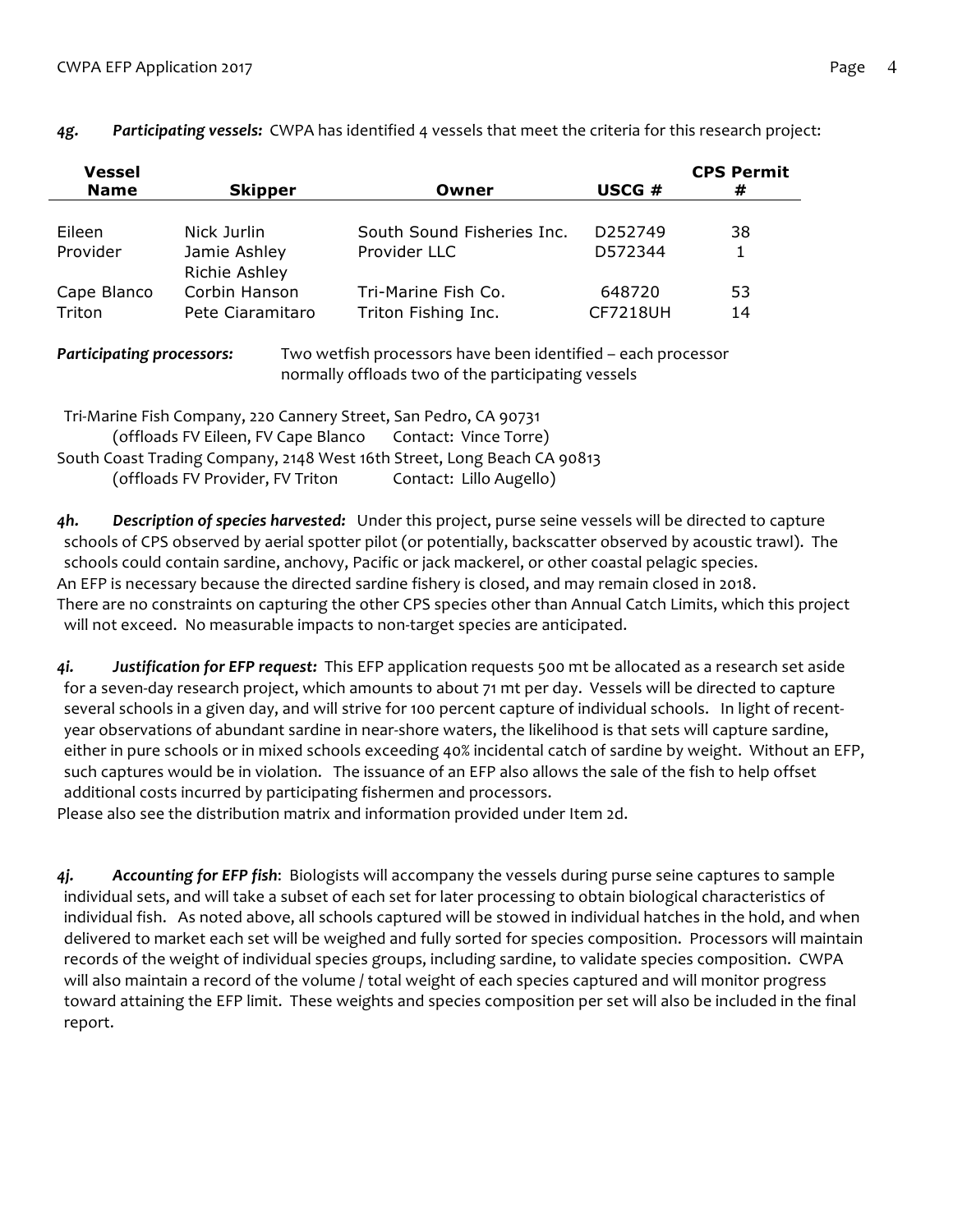# *4k. Data Collection Methods*: According to the survey plan:

## *Biological sampling*

*The catch taken from each school will be subsampled on the boat throughout the pumping of each haul. … biologists will subsample the fish at the beginning, middle, and end of pumping each set aboard the vessel, using Monorail nets (16" x 16" frame and 12" bag depth) or any similar sampling nets. The three collected fish subsamples will be mixed in a basket, stored in plastic bags and preserved on ice or frozen until landing. All collected fish samples will be delivered to a CDFW biologist upon landing of the daily catches. At the CDFW laboratories these samples will be sorted by species and measured for biological characteristics (length, weight, sex, maturity etc.). For each species and each school, the catch will be additionally subsampled to obtain up to 50 otoliths for ageing.* 

# *Statistical analyses*

*Based on the objectives of this pilot research, CPS biomass and associated variances will be estimated from data collected during the aerial and purse seine survey. The sampling unit of the survey will be one transect flown for a number of hours during the day…. Further, purse seine data will be used to validate aerial tonnage estimates, school species composition, and [to obtain] length, and age composition …, providing additional information to quantify uncertainty surrounding biomass estimated by the pilot and observer. More details regarding the process of biomass estimation from the CPS-NCS will be provided in a separate document.* 

Scientific data collection and analysis will be supervised by CDFW and CWPA scientists, who will collaborate on procedures to ensure and evaluate data quality during the survey, and data analysis methodology through completion of the project. Weather permitting, we will strive to have multiple replications of each transect, as well as purse seine sets on a random sample of schools of various sizes, to derive unbiased estimates of biomass and associated variances.

*4l. Vessel selection:* Criteria were established to qualify vessels for participation in this research project. From those requirements CWPA identified four vessels meeting the criteria for vessel size, equipment and skippers' experience, whose skippers, importantly, committed to participate in this research, notwithstanding any other fishing opportunities during the project period.

*4m. Time and Place of Research Fishing*: This project will take place in near-shore waters of the Southern California Bight. The tentative time frame for the survey is late August 2018. If timing and sufficient funding permit, this project will also coordinate with the 2018 NOAA summer survey, if the RV Reuben Lasker is surveying outer waters on schedule. Fishing gear used is purse seine net of suitable mesh size and length for capturing CPS schools observed by aerial spotter pilots (or potentially by acoustic backscatter).

Thank you for your consideration.

Best regards,

Jave thele Steels

Diane Pleschner-Steele Executive Director

Attachments:

Fishermen's Log Form Flight Log Form 2010 Point Set Photographs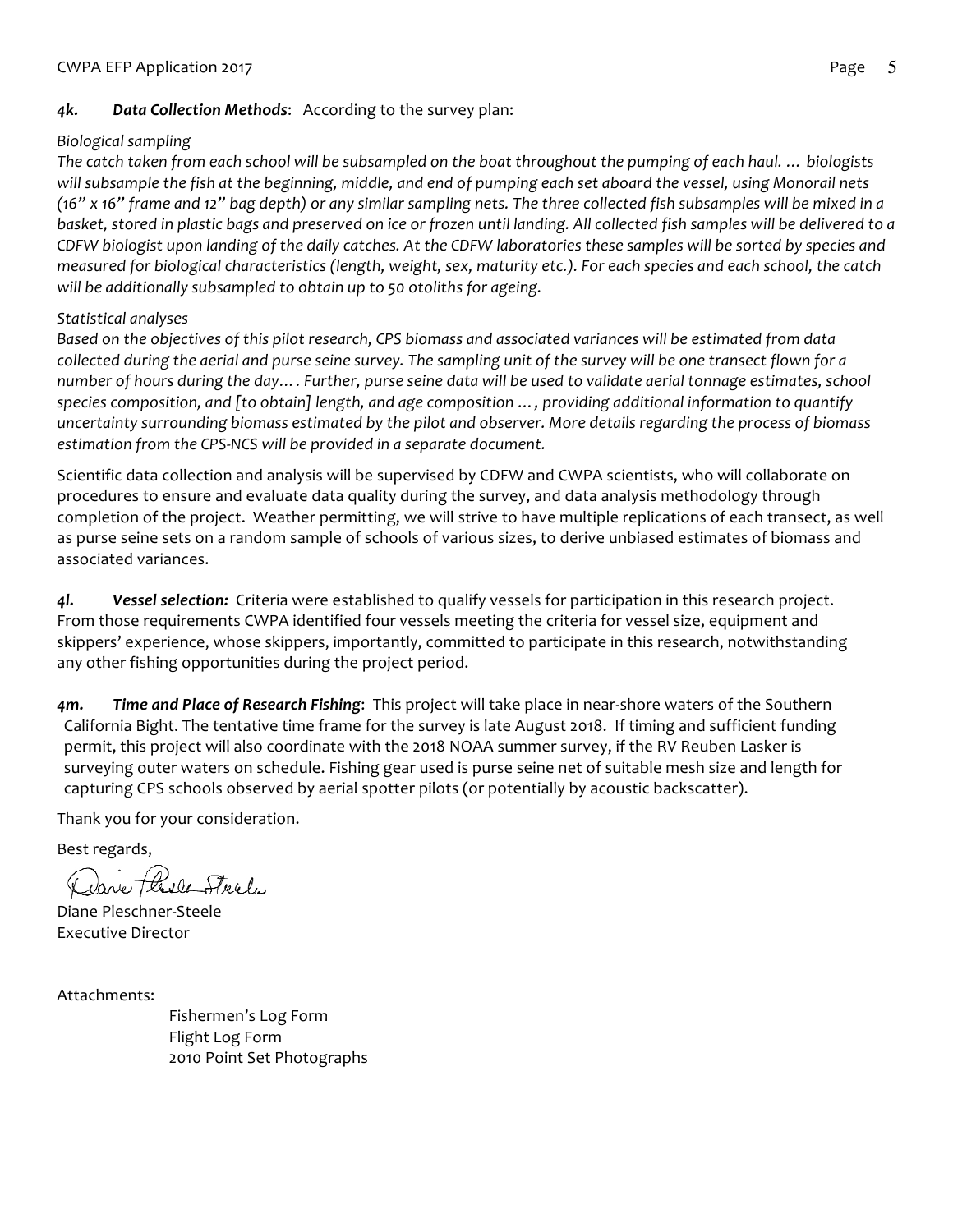# **2018 CPS Nearshore Cooperative Survey**

# *Fisherman's Log Form*

**Date:\_\_\_\_\_\_\_\_\_\_\_\_\_\_\_\_\_\_\_\_\_\_\_\_\_\_\_\_\_\_\_ Captain: \_\_\_\_\_\_\_\_\_\_\_\_\_\_\_\_\_\_\_\_\_\_\_\_\_\_**

**Vessel: \_\_\_\_\_\_\_\_\_\_\_\_\_\_\_\_\_\_\_\_\_\_\_\_\_\_\_\_\_ Processor: \_\_\_\_\_\_\_\_\_\_\_\_\_\_\_\_\_\_\_\_\_\_\_**

| <b>Hydroacoustic Gear</b> |           |              |           |  |
|---------------------------|-----------|--------------|-----------|--|
| Type                      | Manufact. | <b>Model</b> | Frequency |  |
| Sounder                   |           |              |           |  |
| Sonar                     |           |              |           |  |

| <b>Net Dimensions</b>       |                            |                  |  |  |  |  |  |  |
|-----------------------------|----------------------------|------------------|--|--|--|--|--|--|
| <b>Net Length</b><br>(fath) | <b>Net Depth</b><br>(fath) | <b>Mesh Size</b> |  |  |  |  |  |  |
|                             |                            |                  |  |  |  |  |  |  |

#### **School and Ocean Data**

| Point Set No. | <b>Time</b> | Latitude | Longitude | School (fath) | Depth to Top of Depth to Bottom<br>of School (fath) | Ocean Depth<br>(fath) | Temp. | Weather<br>Condition |
|---------------|-------------|----------|-----------|---------------|-----------------------------------------------------|-----------------------|-------|----------------------|
|               |             |          |           |               |                                                     |                       |       |                      |
|               |             |          |           |               |                                                     |                       |       |                      |
|               |             |          |           |               |                                                     |                       |       |                      |
|               |             |          |           |               |                                                     |                       |       |                      |
|               |             |          |           |               |                                                     |                       |       |                      |
|               |             |          |           |               |                                                     |                       |       |                      |

#### **Captains Estimate and Delivery Information**

| <b>Office Use Only</b> |  |  |
|------------------------|--|--|
|------------------------|--|--|

| Point Set No. | <b>Species</b><br>Observed | % of school<br>captured | <b>Total Est.</b><br>School<br>Tonnage (mt) | <b>Fish Hold</b><br>(FP, FS, MP,<br>MS, AP, AS) | Sampled By<br><b>Biologist on</b><br>Board (Y/N) | Other Vessel utilized: Name,<br>est. weight, fish hold | *Delivered<br>Weight (mt) | *Fish Ticket<br><b>Number</b> |
|---------------|----------------------------|-------------------------|---------------------------------------------|-------------------------------------------------|--------------------------------------------------|--------------------------------------------------------|---------------------------|-------------------------------|
|               |                            |                         |                                             |                                                 |                                                  |                                                        |                           |                               |
|               |                            |                         |                                             |                                                 |                                                  |                                                        |                           |                               |
|               |                            |                         |                                             |                                                 |                                                  |                                                        |                           |                               |
|               |                            |                         |                                             |                                                 |                                                  |                                                        |                           |                               |
|               |                            |                         |                                             |                                                 |                                                  |                                                        |                           |                               |
|               |                            |                         |                                             |                                                 |                                                  |                                                        |                           |                               |

Comments:

Weather Codes: 1= calm, clear; 2= light wind, good visibility; 3= moderate wind, fair visibility; 4= poor fishing conditions.

 $\mathcal{L}_\mathcal{L} = \{ \mathcal{L}_\mathcal{L} = \{ \mathcal{L}_\mathcal{L} = \{ \mathcal{L}_\mathcal{L} = \{ \mathcal{L}_\mathcal{L} = \{ \mathcal{L}_\mathcal{L} = \{ \mathcal{L}_\mathcal{L} = \{ \mathcal{L}_\mathcal{L} = \{ \mathcal{L}_\mathcal{L} = \{ \mathcal{L}_\mathcal{L} = \{ \mathcal{L}_\mathcal{L} = \{ \mathcal{L}_\mathcal{L} = \{ \mathcal{L}_\mathcal{L} = \{ \mathcal{L}_\mathcal{L} = \{ \mathcal{L}_\mathcal{$  $\mathcal{L}_\mathcal{L} = \mathcal{L}_\mathcal{L} = \mathcal{L}_\mathcal{L} = \mathcal{L}_\mathcal{L} = \mathcal{L}_\mathcal{L} = \mathcal{L}_\mathcal{L} = \mathcal{L}_\mathcal{L} = \mathcal{L}_\mathcal{L} = \mathcal{L}_\mathcal{L} = \mathcal{L}_\mathcal{L} = \mathcal{L}_\mathcal{L} = \mathcal{L}_\mathcal{L} = \mathcal{L}_\mathcal{L} = \mathcal{L}_\mathcal{L} = \mathcal{L}_\mathcal{L} = \mathcal{L}_\mathcal{L} = \mathcal{L}_\mathcal{L}$  $\ldots \ldots \ldots \ldots \ldots$  $\mathcal{L}_\mathcal{L} = \{ \mathcal{L}_\mathcal{L} = \{ \mathcal{L}_\mathcal{L} = \{ \mathcal{L}_\mathcal{L} = \{ \mathcal{L}_\mathcal{L} = \{ \mathcal{L}_\mathcal{L} = \{ \mathcal{L}_\mathcal{L} = \{ \mathcal{L}_\mathcal{L} = \{ \mathcal{L}_\mathcal{L} = \{ \mathcal{L}_\mathcal{L} = \{ \mathcal{L}_\mathcal{L} = \{ \mathcal{L}_\mathcal{L} = \{ \mathcal{L}_\mathcal{L} = \{ \mathcal{L}_\mathcal{L} = \{ \mathcal{L}_\mathcal{$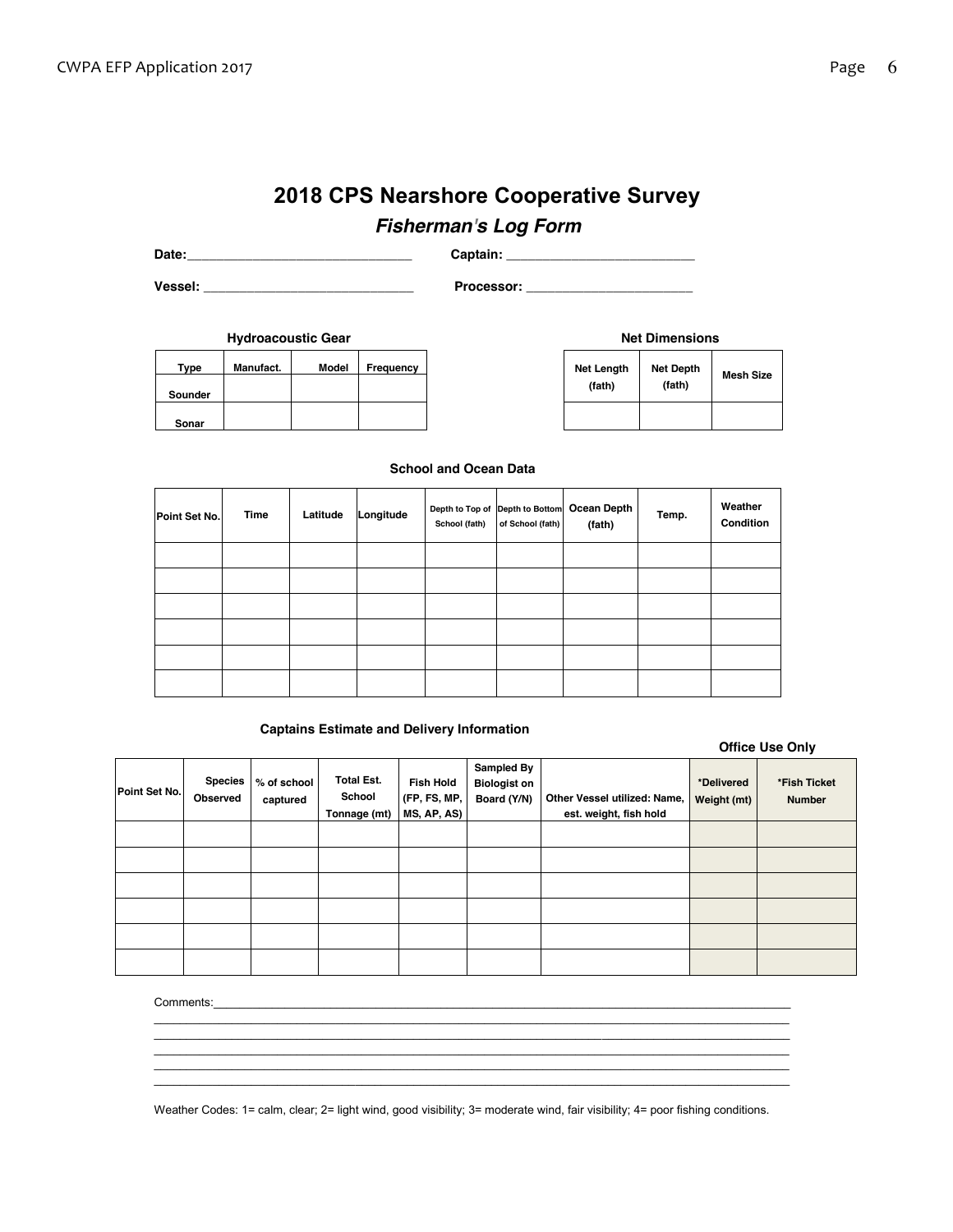# **2018 CPS Nearshore Cooperative Survey**

 *Flight Log Form* 

|                  |             |         | Processor: ________________________ | Observer: ______ |        |                            |                         |                             |                          |  |  |
|------------------|-------------|---------|-------------------------------------|------------------|--------|----------------------------|-------------------------|-----------------------------|--------------------------|--|--|
| Set#             | Time        | Photo # | Position (Lat/Long)                 | Altitude (ft)    | Vessel | <b>Species</b><br>Observed | % of School<br>Captured | Est. school<br>Tonnage (mt) | % Species<br>Composition |  |  |
| Comments:        |             |         |                                     |                  |        |                            |                         |                             |                          |  |  |
|                  |             |         |                                     |                  |        |                            |                         |                             |                          |  |  |
| Set#             | Time        | Photo # | Position (Lat/Long)                 | Altitude (ft)    | Vessel | <b>Species</b><br>Observed | % of School<br>Captured | Est. school<br>Tonnage (mt) | % Species<br>Composition |  |  |
| <b>Comments:</b> |             |         |                                     |                  |        |                            |                         |                             |                          |  |  |
|                  |             |         |                                     |                  |        |                            |                         |                             |                          |  |  |
| Set#             | Time        | Photo # | Position (Lat/Long)                 | Altitude (ft)    | Vessel | <b>Species</b><br>Observed | % of School<br>Captured | Est. school<br>Tonnage (mt) | % Species<br>Composition |  |  |
|                  |             |         |                                     |                  |        |                            |                         |                             |                          |  |  |
| <b>Comments:</b> |             |         |                                     |                  |        |                            |                         |                             |                          |  |  |
| Set#             | <b>Time</b> | Photo # | Position (Lat/Long)                 | Altitude (ft)    | Vessel | <b>Species</b><br>Observed | % of School<br>Captured | Est. school<br>Tonnage (mt) | % Species<br>Composition |  |  |
| Comments:__      |             |         |                                     |                  |        |                            |                         |                             |                          |  |  |
|                  |             |         |                                     |                  |        |                            |                         |                             |                          |  |  |
| Set#             | Time        | Photo # | Position (Lat/Long)                 | Altitude (ft)    | Vessel | <b>Species</b><br>Observed | % of School<br>Captured | Est. school<br>Tonnage (mt) | % Species<br>Composition |  |  |
|                  |             |         |                                     |                  |        |                            |                         |                             |                          |  |  |
| Comments:        |             |         |                                     |                  |        |                            |                         |                             |                          |  |  |
| Set#             | Time        | Photo # | Position (Lat/Long)                 | Altitude (ft)    | Vessel | <b>Species</b><br>Observed | % of School<br>Captured | Est. school<br>Tonnage (mt) | % Species<br>Composition |  |  |
|                  |             |         |                                     |                  |        |                            |                         |                             |                          |  |  |

**\_\_\_\_\_\_\_\_\_\_\_\_\_\_\_\_\_\_\_\_\_\_\_\_\_\_\_\_\_\_\_\_\_\_\_\_\_\_\_\_\_\_\_\_\_\_\_\_\_\_\_\_\_\_\_\_\_\_\_\_\_\_\_\_\_\_\_\_\_\_\_\_\_\_\_\_\_\_\_\_\_\_\_\_\_\_\_\_\_\_\_\_\_\_\_\_\_\_\_\_\_\_\_\_\_\_\_\_\_\_\_\_\_\_\_\_\_\_\_\_\_\_\_\_\_\_\_\_\_\_\_\_\_\_\_\_\_\_**

**Comments:\_\_\_\_\_\_\_\_\_\_\_\_\_\_\_\_\_\_\_\_\_\_\_\_\_\_\_\_\_\_\_\_\_\_\_\_\_\_\_\_\_\_\_\_\_\_\_\_\_\_\_\_\_\_\_\_\_\_\_\_\_\_\_\_\_\_\_\_\_\_\_\_\_\_\_\_\_\_\_\_\_\_\_\_\_\_\_\_\_\_\_\_\_\_\_\_\_\_\_\_\_\_\_\_\_\_\_\_\_\_\_\_\_\_\_\_\_\_\_\_\_\_\_\_\_\_\_\_**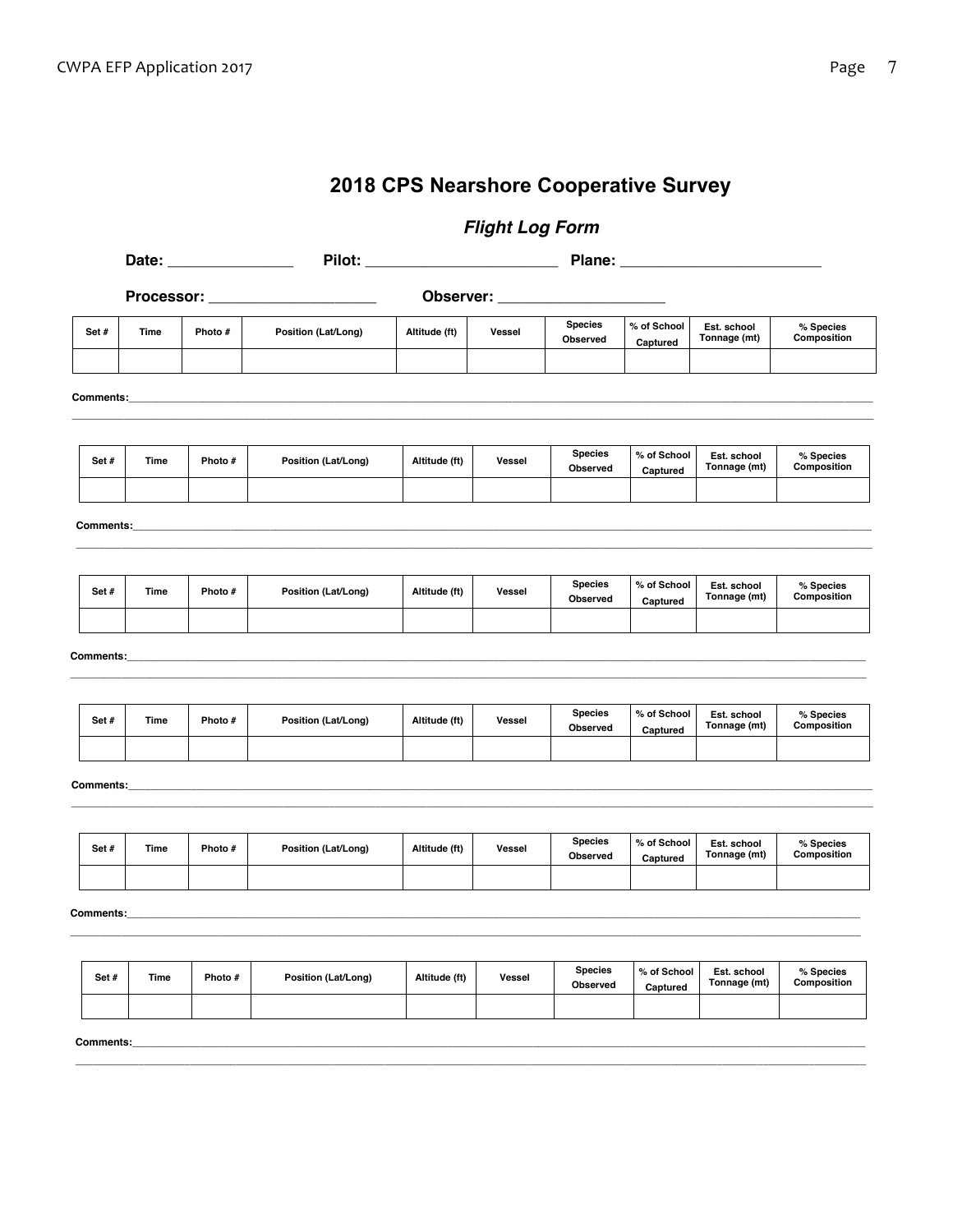## 2010 POINT SET PHOTOS

Top photo: FV Eileen approaches 20-ton sardine school in 2010 summer aerial survey.

Bottom photo: FV Eileen in process of wrapping school. This was a 100% capture point set.

Note the typical schooling pattern of CPS in near-shore waters in CA. Individual schools break away from the shoaling fish for a short period, and often outrun the vessel in the capture attempt.